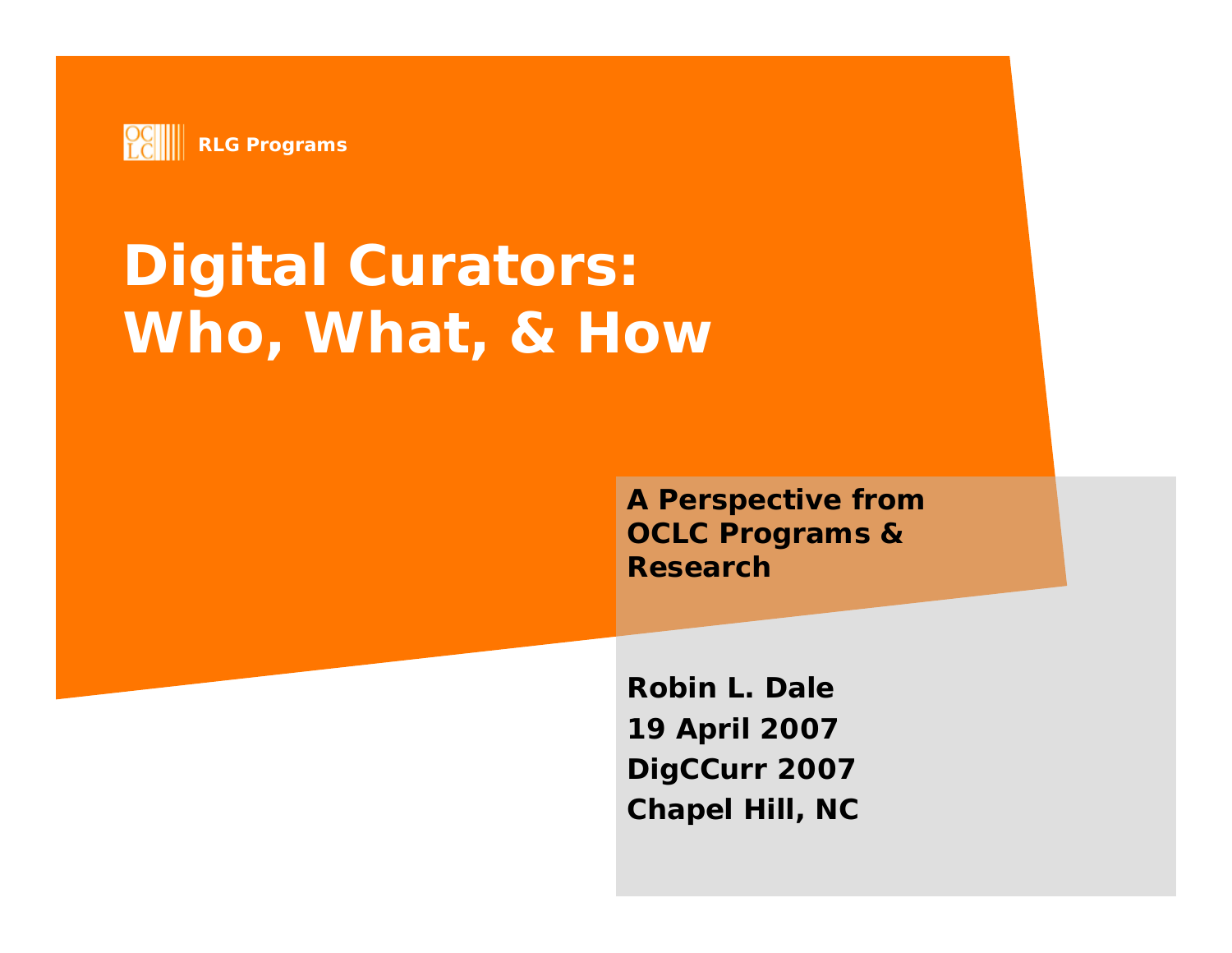#### **Libraries and Curation Responsibilities**

"I am prepared to predict that in the next 20 years only 25% to 40% of libraries resources will go into purchasing collections and 40% to 60% will go into curating digital content."

David W. Lewis, *A Model for Academic Libraries 2005 to 2025*

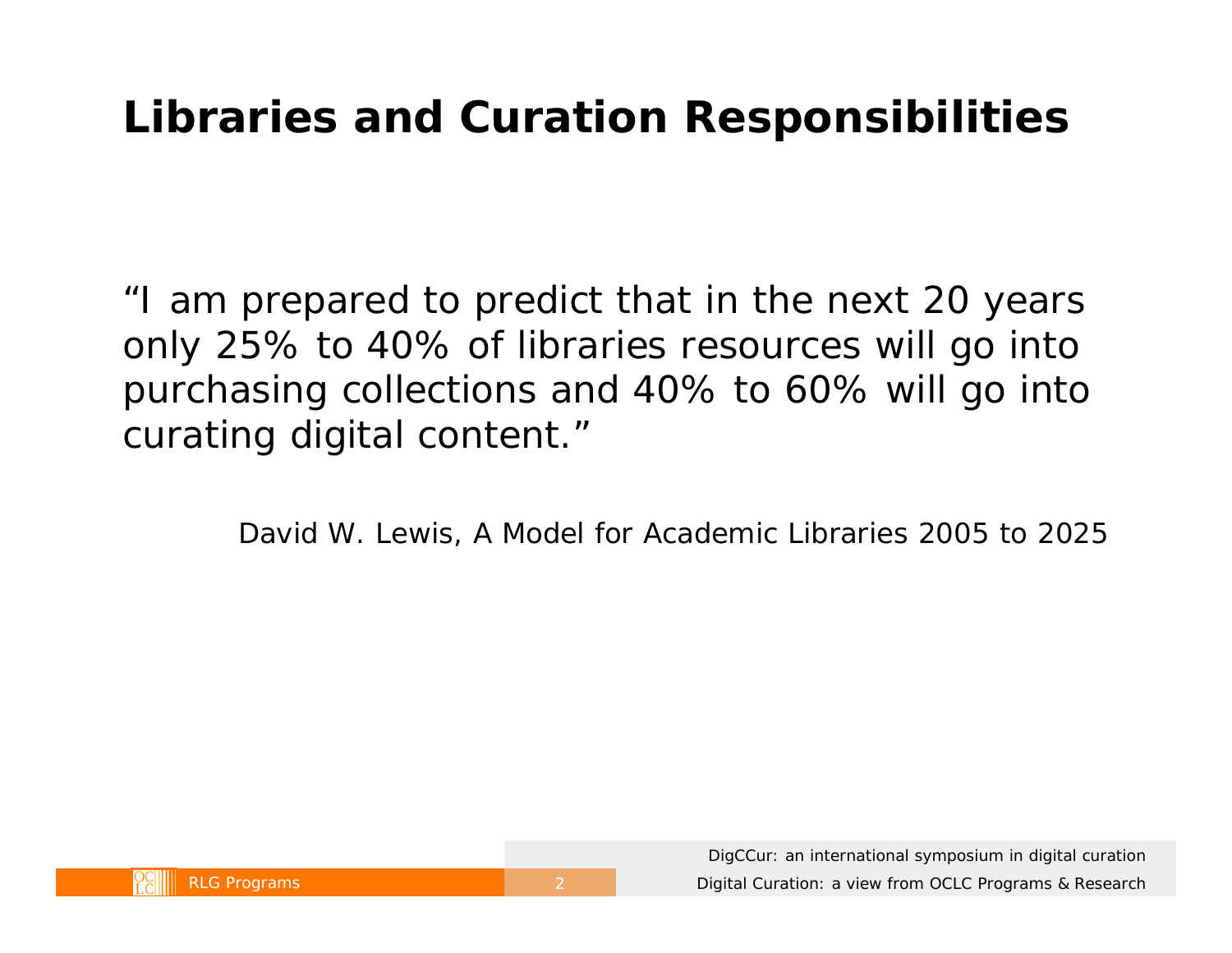### **Who, What, & How: a glimmer**

. . . the **digital curator** is store-keeper but he is also closely linked to promoting new [research], making sure that his user-base is solid, sufficient, and looking forward to identify new ways to serve present and future researchers.

The **digital curator** should take an active role in promoting and adding value to his holdings, hold exhibitions, run joint events; he should manage the value of his collection.

> *From Data Deluge to Data Curation,*  Philip Lord, Alison Macdonald, Liz Lyon, David Giaretta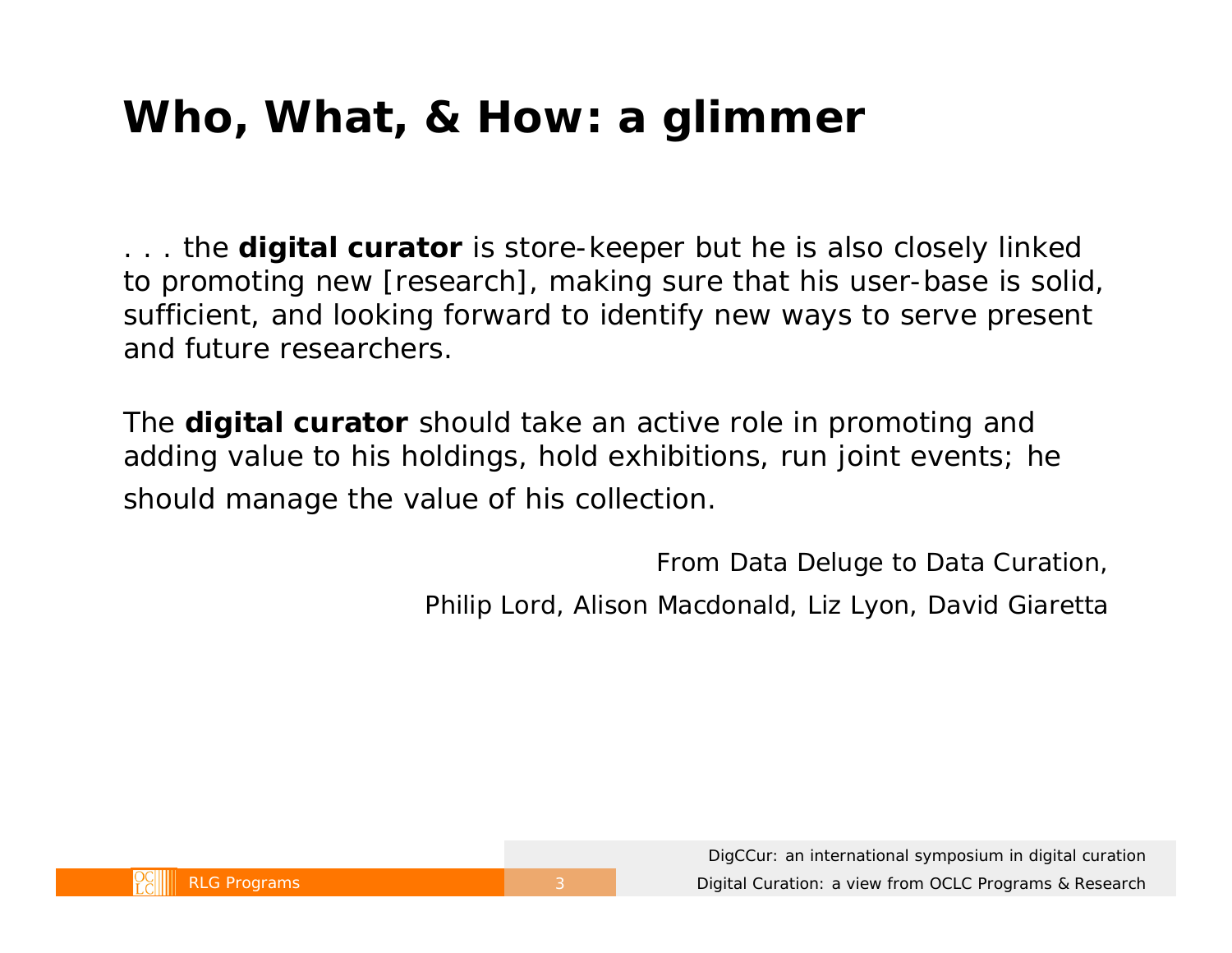### **Potential Responsibilities Focus On . . .**

#### $\overline{\mathbb{R}}$ Digital Collections

- $\Box$ Enable data discovery and retrieval
- E Maintain/ manage quality
- п Enable use, reuse, new use, new collections
- $\Box$ Provide advice on building new collections
- $\overline{\phantom{a}}$ Promote and preserve interoperability
- Collections Management
	- П Preserve viability
	- $\mathcal{L}_{\mathcal{A}}$ Preserve renderability
	- $\mathbb{R}^n$ Preserve understandability
	- П Preserve authenticity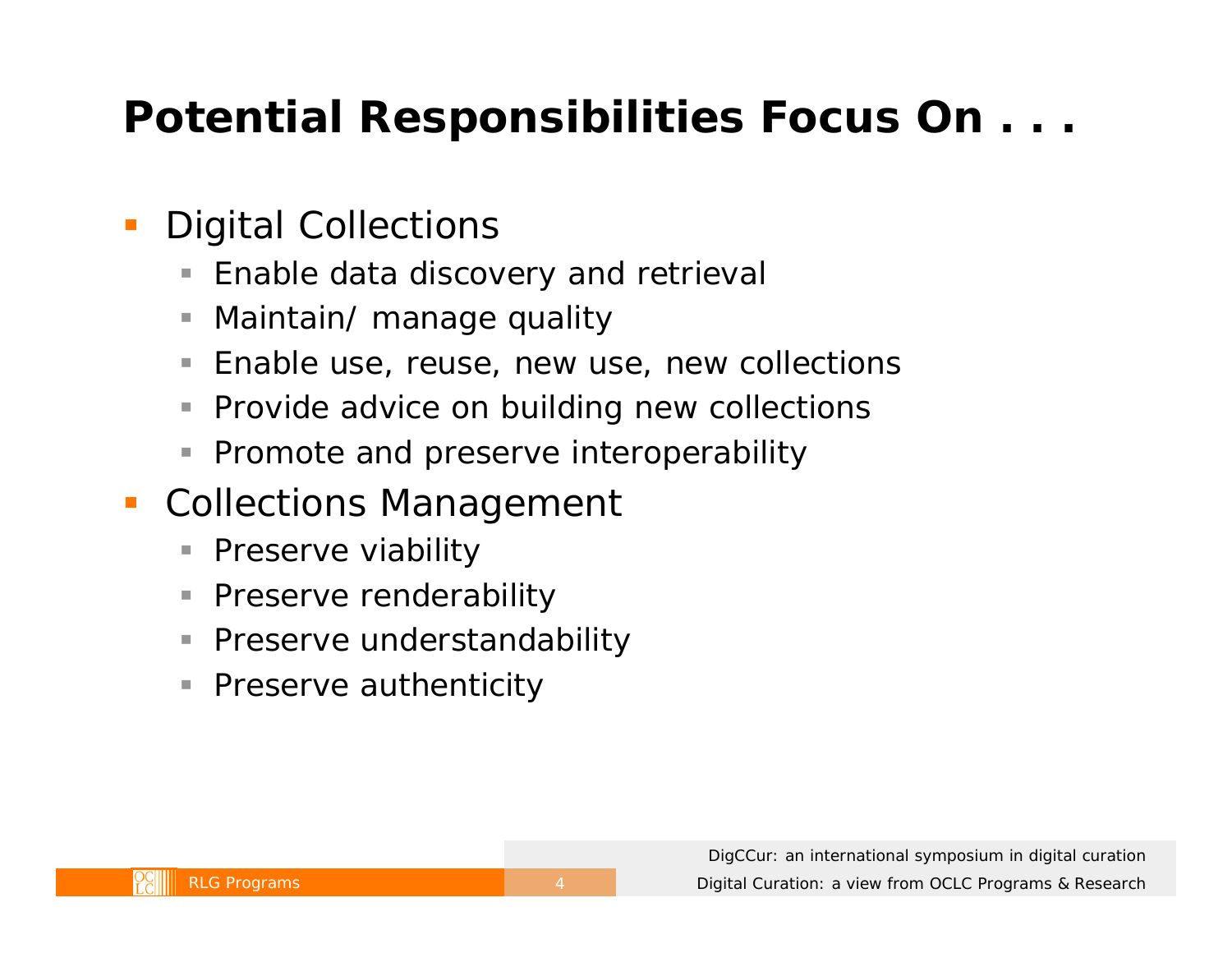## **Digital Curators Will Work With . . .**

- Products of mass digitization
- **Products of digitized special materials contributed** by institutions
- **Products of data-intensive research**
- $\overline{\mathbb{R}^2}$  Products of "new scholarship" activities
	- $\blacksquare$ Web archive collections
	- $\overline{\phantom{a}}$ Personal research collections
	- E-only research
		- Datasets & databases
		- Reports, papers, theses, dissertations, etc.
- Repositories, writ large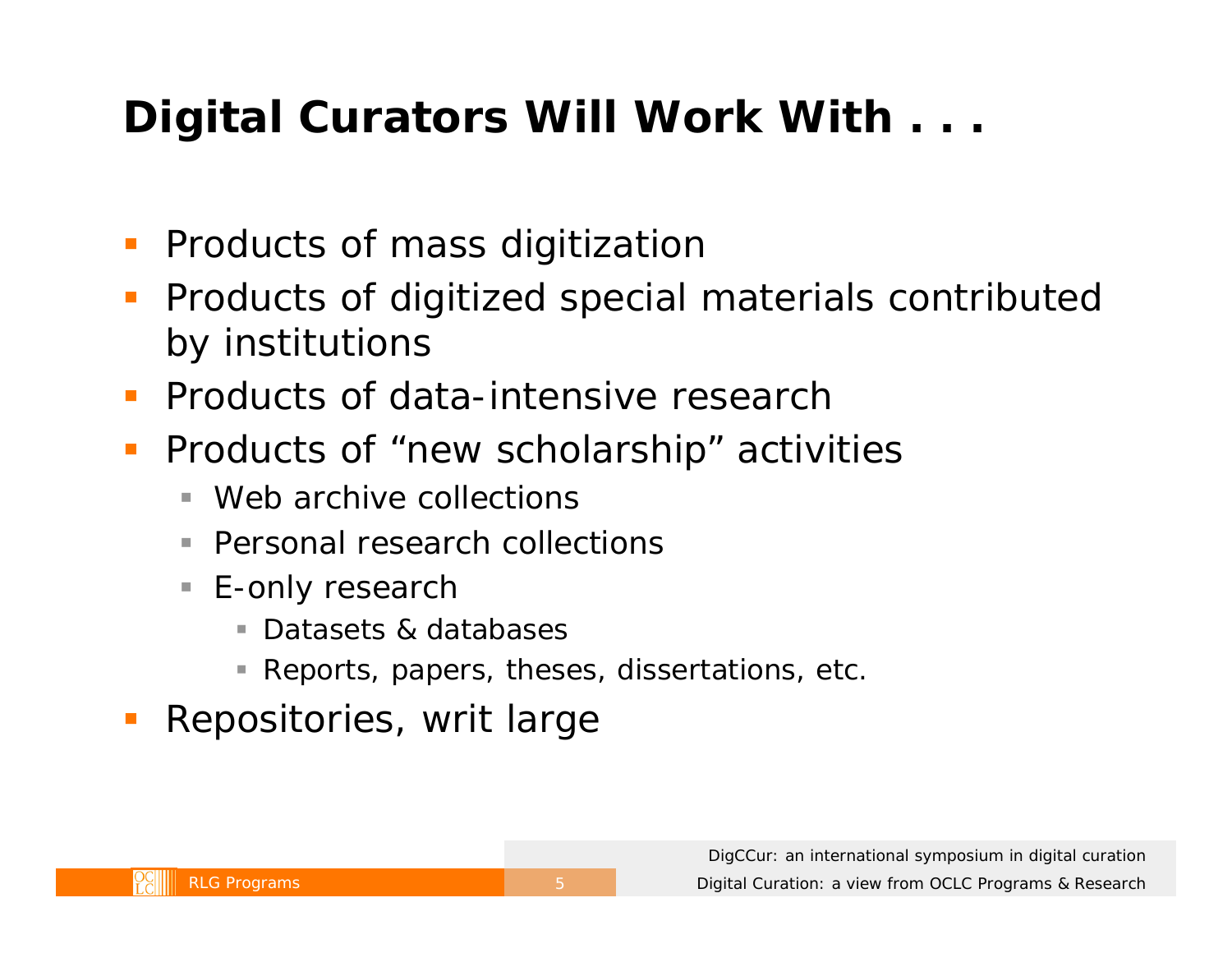## **Curation and Collection Building**

#### $\Box$ Collection building

- D Large data aggregations
- $\Box$  New scholarly collections
	- Web archiving
	- m. Research data
	- $\mathcal{L}_{\mathcal{A}}$ Data collections
- Supporting this will require knowledge of . . .
	- $\Box$ Metadata
	- D Appraisal
	- п Use expectations (and possibly a crystal ball)
	- $\mathbb{R}^n$ Tools
	- E Repository options and functionalities
	- $\mathbb{R}^2$ Frameworks

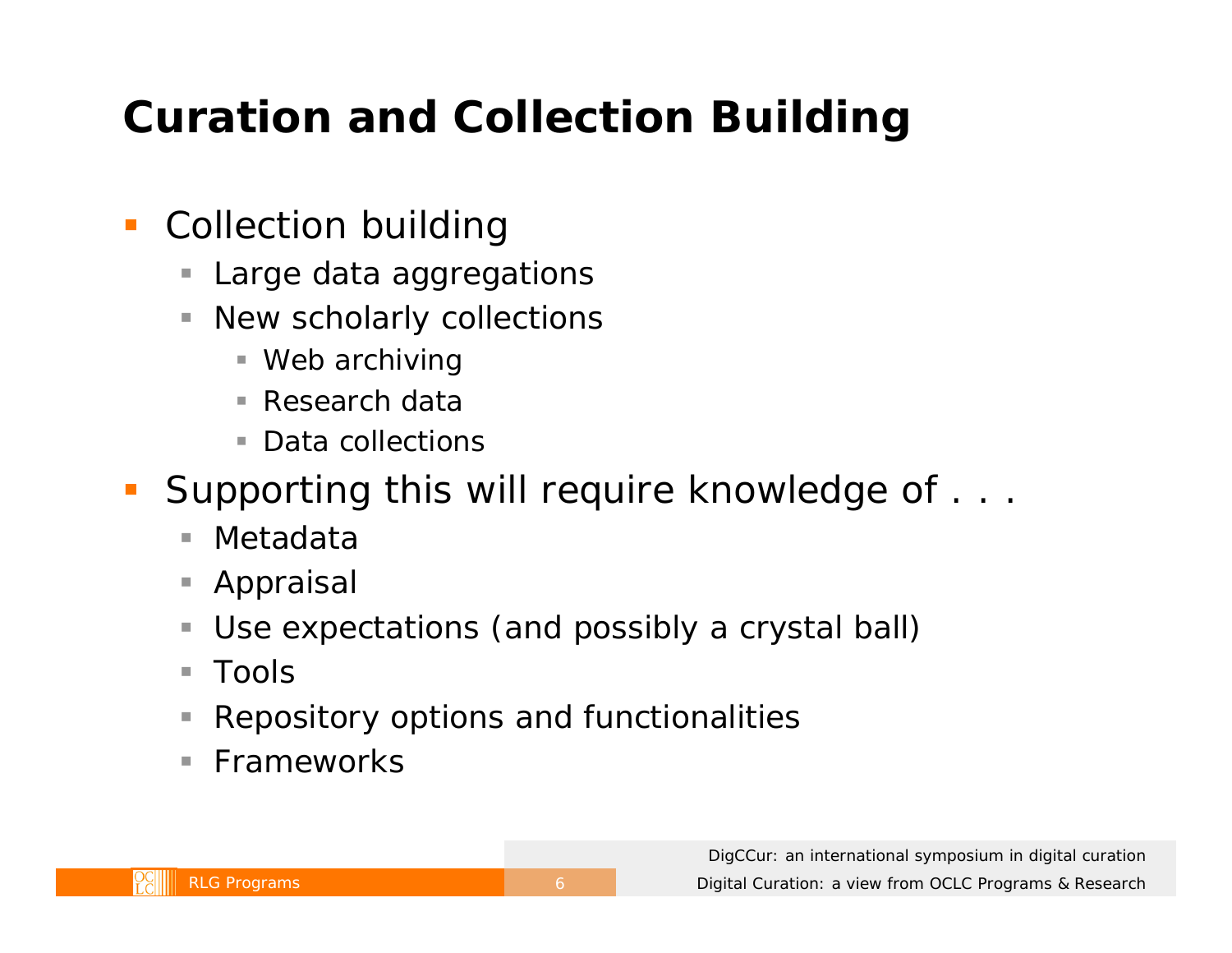### **Curation and Management**

#### $\overline{\mathbb{R}}$ Management

- $\Box$ Preserve digital objects
- $\Box$ Preserve renderability
- п Support long-term use and reuse
- $\mathcal{L}_{\mathcal{A}}$  Supporting this will require knowledge of . . .
	- $\blacksquare$ Metadata
	- П Data structures
	- П Significant properties of formats
	- Software tools
	- $\Box$ Repository infrastructure
	- П Sustainability models
	- E Digital preservation strategies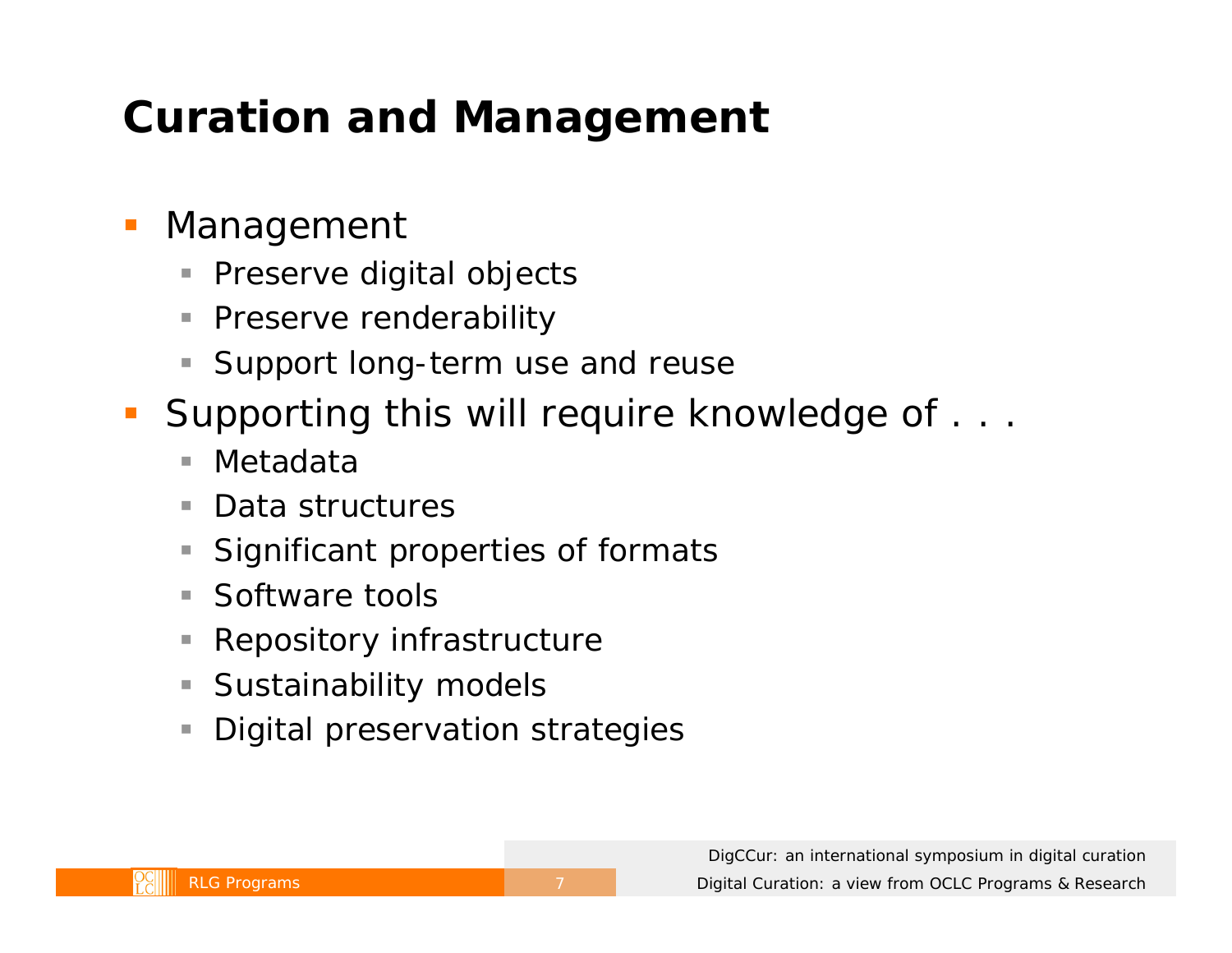### **Past RLG Curation-Related Activities**

- $\mathbb{R}^n$ *Trusted Digital Repositories*
- $\mathbb{R}^n$  Technical metadata for digital still images
	- $\blacksquare$ NISO Z39.87-2007
	- П Automatic Exposure (metadata extraction)
- **Preservation Metadata: Implementation** Strategies (PREMIS)
- *Trusted Repositories Audit and Certification: Criteria and Checklist*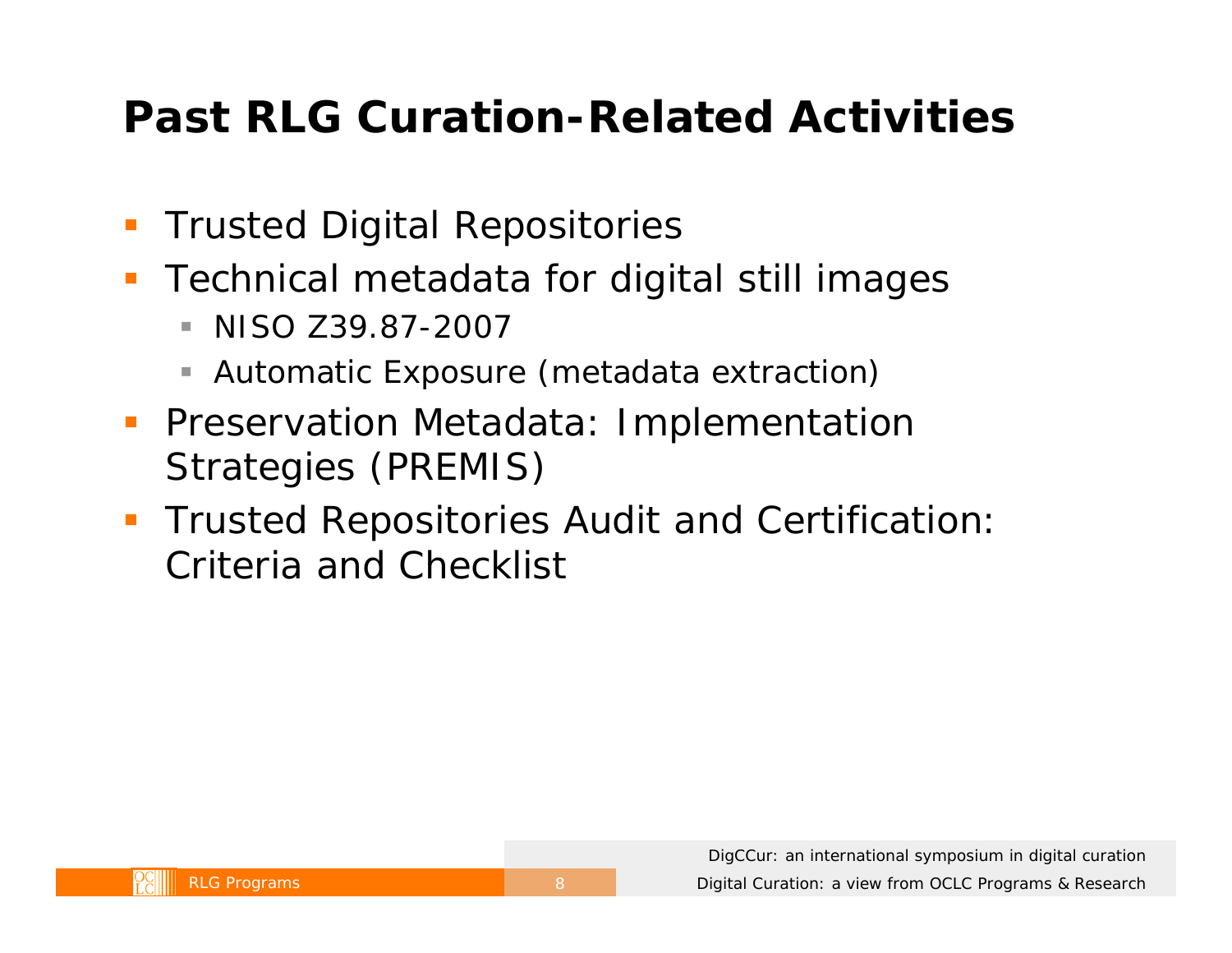## **Curation Tools and Services (OCLC)**

#### $\mathbb{R}^3$ CONTENTdm

- E Digital collections management software
- E Digital [virtual] repository architecture
- Web Archiving Workbench
- $\overline{\phantom{a}}$  OCLC Digital Archive
	- E Long-term management of digital files
	- D Protects viability of digital files
	- $\mathbb{R}^n$ Secure back-up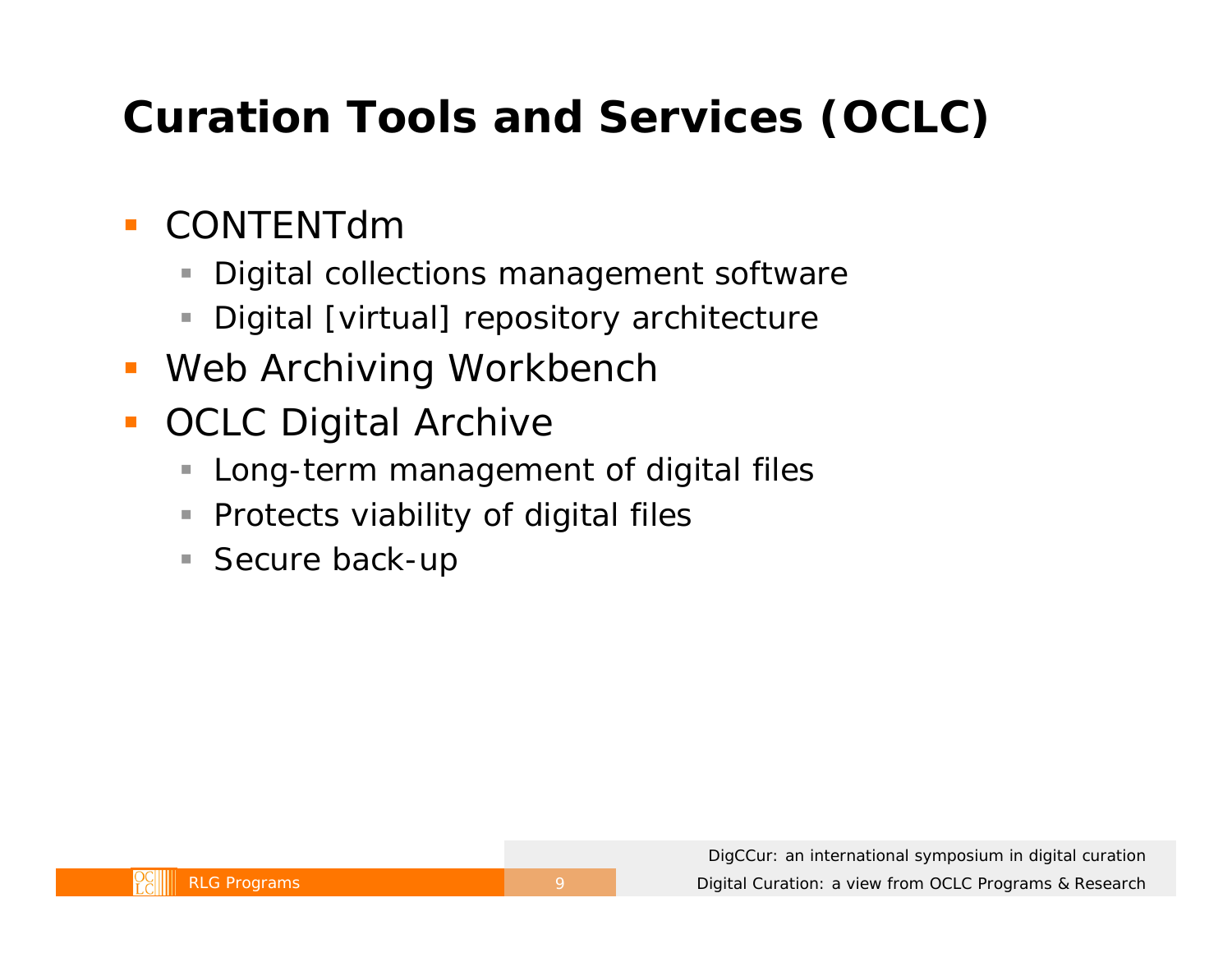#### **Curation: OCLC Programs & Research Projects**

#### $\overline{\mathbb{R}}$ Curating the Collective Collection

- D Shared print collections
- E Harmonizing digitization
- п Data-mining for management intelligence
- $\overline{\phantom{a}}$ Shared infrastructure
- E Museum collection sharing
- **New Modes of Research Teaching and Learning** 
	- ٠ Web archive collections
	- $\overline{\phantom{a}}$ New scholarly aggregations
	- $\blacksquare$ Personal research collections